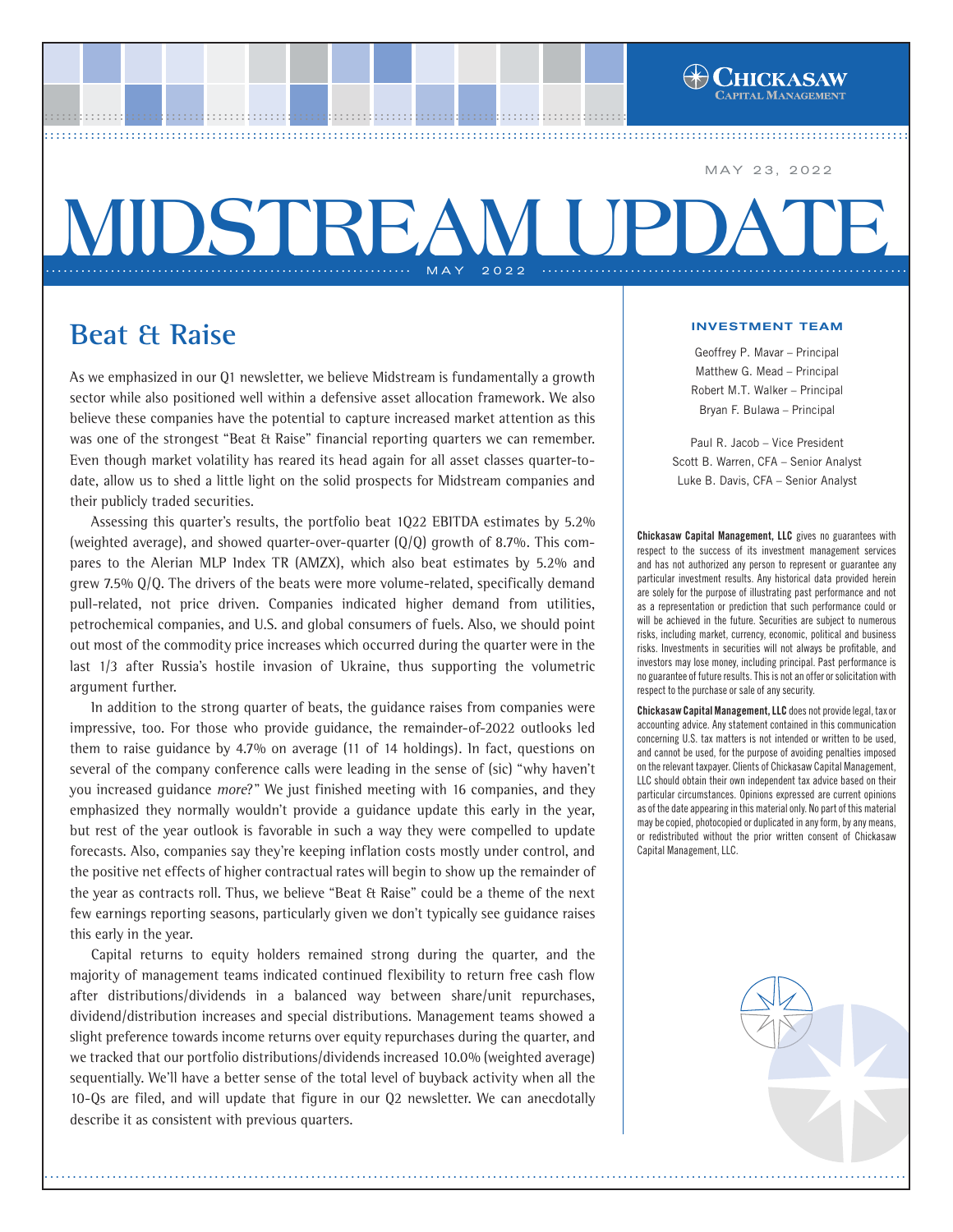Lastly, Midstream analysts are starting the process of "price target creep". Price targets are increasing in some cases due to the fundamental improvements discussed above, but in others they are rising due to higher multiples, changes in discounted cash flow assumptions, growth rates or whatever tweaks they need to make to not dilute the momentum the market is telling them is at hand. Contrast this with the broader market where analysts are "slashing price targets for S&P 500 firms at the fastest pace since the pandemic crash in 2020. Altogether, their projected price level for the index fell 11 weeks in a row, the longest stretch of declines in a decade, data compiled by Bloomberg show."**<sup>1</sup>**

........................................................................................................ ........................................................................................................

#### **Market Sentiment**

As we referenced above, market volatility has returned as investors digest higher interest rates, inflation data, Chinese COVID lockdowns, Russia's aggression, and other factors. Whether you were paying attention to Midstream earnings or are catching up through our comments above, it would appear the market has resumed its place as a voting machine rather than a weighing machine as the companies stand in a strong position, and a sell-off based on fundamentals would be illogical in our opinion. The most overwhelming factor cited for Energy sector weakness has been China's COVID restrictions, and our position is this is most likely a short-term phenomenon.

So, what's going on under the surface? During the worst part of the volatility between May 4–11, there was greater than \$100 million invested into Midstream open-end ETFs and other products, and trading desk commentary indicated retail, institutional, and long/short investors were all net positive buyers during the pullback. Overall, total openend flows to the space have been net positive \$750 million year-to-date, which marks the first quarterly inflow period since 2017.

If we were going to draw conclusions on who's selling, the macro funds we've referenced in previous communications as the marginal buyer the past 12-18 months are probably going through a period of equity de-risking, and energy has been caught up in broader selling programs. We've also heard anecdotally investors are using gains across energy equities to offset losses in other, high-growth allocations in their portfolio.

### **Update on Global Energy Security**

For our initial thoughts on this subject, we would refer you to our website www.chickasawcap.com >> Library >> Newsletters >> Midstream & Global Energy Security – March 2022. Since this time, and as the conflict has not shown itself to be quickly resolved, European Union and other global nations have increased their efforts to wean themselves from Russian energy supply.

As of the time of this writing, certain EU members have agreed to eliminate Russian gas supplies in the coming years, but support for a broad ban remains fluid. There is strong support for banning all Russian oil imports, but a small minority of member countries including Hungary and Moldova are still seeking assurances of flow, rather than unilaterally agreeing to an import ban with wide ranging economic implications. It's generally agreed the next few years will be tumultuous for EU energy supply, as they are compelled to economically cut themselves off from Russia without any clear paths for substitution. We reiterate Midstream infrastructure remains mission critical to the delivery of increased supplies of natural gas, crude oil and refined products such

(1) Bloomberg, LP "Wall Street Is Trying Desperately to Catch Up with Stock Rout", May 11, 2022.

References to market or composite indices, benchmarks or other measures of relative market performance over a specified period of time (each, an "index") are provided for your information only. Reference to this index does not imply that the portfolio will achieve returns, volatility or other results similar to the index. The composition of the index may not reflect the manner in which a portfolio is constructed in relation to expected or achieved returns, portfolio guidelines, restrictions, sectors, correlations, concentrations, volatility or tracking error targets, all of which are subject to change over time. Indices are unmanaged. The figures for the indices do not reflect the deduction of any fees or expenses which would reduce returns. Investors cannot invest directly in indices.

 $\bigoplus$ Chickasaw PITAL MANAGEMENT

The Alerian MLP Index is a composite of the most prominent energy Master Limited Partnerships that provides investors with an unbiased, comprehensive benchmark for this emerging asset class. The index, which is calculated using a float-adjusted, capitalization-weighted methodology, is disseminated real-time on a price-return basis (NYSE: AMZ), and the corresponding total-return index is disseminated daily (NYSE: AMZX). Relevant data points such as dividend yield are also published daily. For index values, constituents, and announcements regarding constituent changes, please visit www.alerian.com.

"Alerian MLP Index", "AlerianMLP Total Return Index", "AMZ" and "AMZX" are service marks of GKD Index Partners, LLC d/b/a Alerian ("Alerian") and their use is granted under a license from Alerian. Alerian does not guarantee the accuracy and/or completeness of the Alerian MLP Index or any data included therein and Alerian shall have no liability for any errors, omissions, interruptions or defects therein. Alerian makes no warranty, express or implied, representations or promises, as to results to be obtained by Licensee, or any other person or entity from the use of the Alerian MLP Index or any data included therein. Alerian makes no express or implied warranties, representations or promises, regarding the originality, merchantability, suitability, non-infringement, or fitness for a particular purpose or use with respect to the Alerian MLP Index or any data included therein. Without limiting any of the foregoing, in no event shall Alerian have any liability for any indirect, special, incidental, or consequential damages (including lost profits), arising out of the Alerian MLP Index or any data included therein, even if notified of the possibility of such damages.

The Energy MLP Classification Standard ("EMCS") was developed by and is the exclusive property (and a service mark) of GKD Index Partners, LLC d/b/a Alerian ("Alerian") and its use is granted under a license from Alerian. Alerian makes no warranties, express or implied, or representations with respect to such standard or classification (or the results to be obtained by the use thereof), and hereby expressly disclaims all warranties of originality, accuracy, completeness, merchantability, suitability, non-infringement, or fitness for a particular purpose with respect to any such standard or classification. No warranty is given that the standard or classification will conform to any description thereof or be free of omissions, errors, interruptions, or defects. Without limiting any of the foregoing, in no event shall Alerian have any liability for any indirect, special, incidental, or consequential damages (including lost profits), arising out of any such standard or classification, even if notified of the possibility of such damages.

.......................................................... **MIDSTREAM UPDATE** . **MAY <sup>2022</sup>** ............................................................